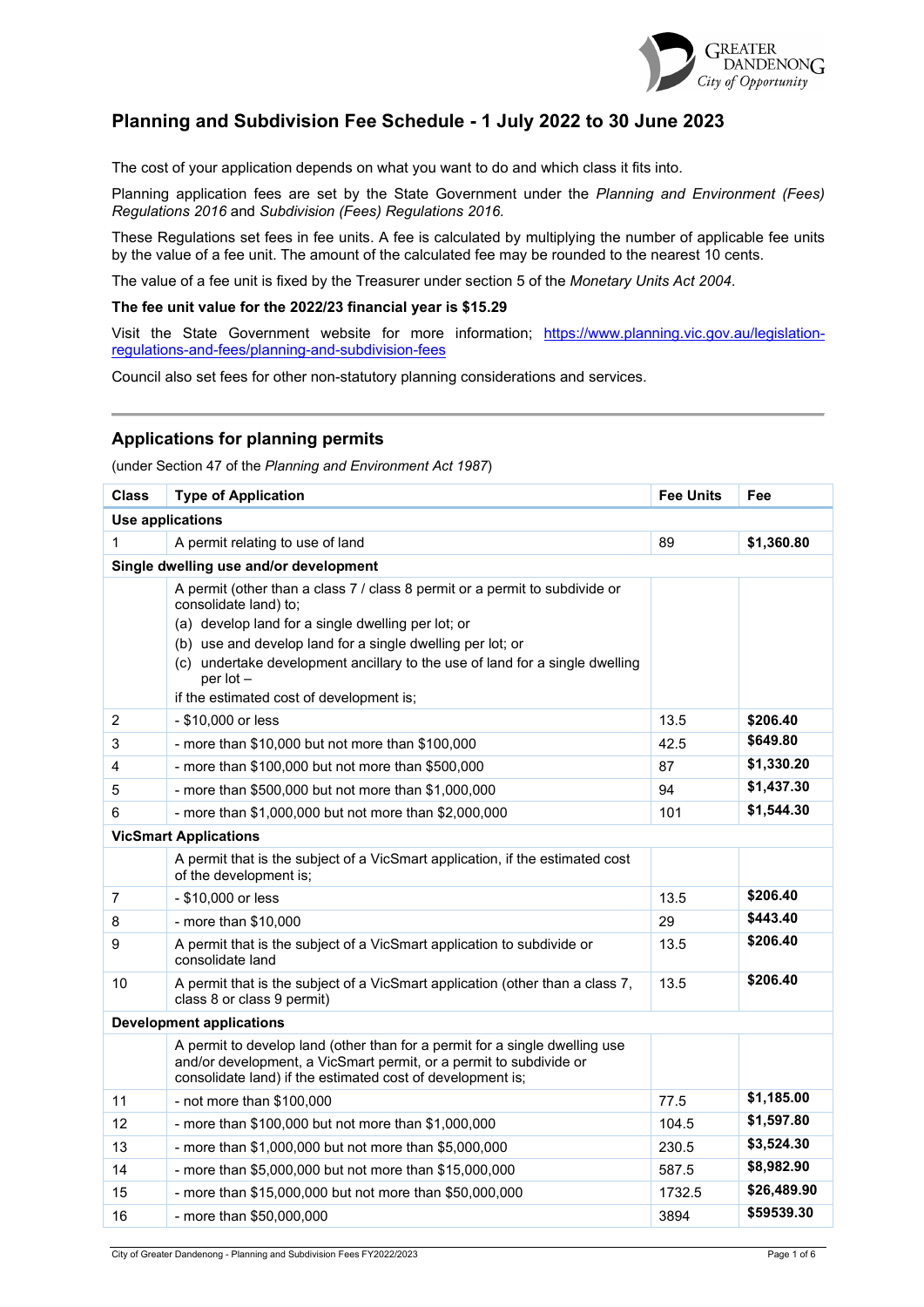

|    | <b>Subdivision applications</b>                                                                                                                                                                                                                                                                                                                           |                               |                                       |  |  |  |
|----|-----------------------------------------------------------------------------------------------------------------------------------------------------------------------------------------------------------------------------------------------------------------------------------------------------------------------------------------------------------|-------------------------------|---------------------------------------|--|--|--|
| 17 | A permit to subdivide an existing building (other than a class 9 permit)                                                                                                                                                                                                                                                                                  | 89                            | \$1,360.80                            |  |  |  |
| 18 | A permit to subdivide land into 2 lots (other than a class 9 or class 17<br>permit)                                                                                                                                                                                                                                                                       | 89                            | \$1,360.80                            |  |  |  |
| 19 | A permit to effect a realignment of a common boundary between lots or to<br>consolidate 2 or more lots (other than a class 9 permit)                                                                                                                                                                                                                      | 89                            | \$1,360.80                            |  |  |  |
| 20 | A permit to subdivide land (other than a class 9, class 17, class 18 or class<br>19 permit)                                                                                                                                                                                                                                                               | 89<br>per 100 lots<br>created | \$1,360.80<br>per 100 lots<br>created |  |  |  |
| 21 | A permit to:<br>(a) create, vary or remove a restriction within the meaning of the<br>Subdivision Act 1988; or<br>create or remove a right of way; or<br>(b)<br>create, vary or remove an easement other than a right of way; or<br>(c)<br>vary or remove a condition in the nature of an easement (other than a<br>(d)<br>right of way) in a Crown grant | 89                            | \$1,360.80                            |  |  |  |
|    | <b>Other applications</b>                                                                                                                                                                                                                                                                                                                                 |                               |                                       |  |  |  |
| 22 | A permit not otherwise provided for in this regulation                                                                                                                                                                                                                                                                                                    | 89                            | \$1,360.80                            |  |  |  |

| For combined permit applications |                                                                                                 |  |  |  |
|----------------------------------|-------------------------------------------------------------------------------------------------|--|--|--|
| Regulation                       | Sum of the highest of the fees which would have applied if separate applications were made, and |  |  |  |
| 10                               | 50% of each of the other fees which would have applied if separate applications were made       |  |  |  |

## **Applications to amend planning permits**

(under Section 72 of the *Planning and Environment Act 1987*)

| <b>Class</b>                               | <b>Type of Application</b>                                                                                                                                                                                                                                                                                                                                                                  | <b>Fee Units</b> | Fee        |  |  |
|--------------------------------------------|---------------------------------------------------------------------------------------------------------------------------------------------------------------------------------------------------------------------------------------------------------------------------------------------------------------------------------------------------------------------------------------------|------------------|------------|--|--|
| Amendment to the use/s allowed by a permit |                                                                                                                                                                                                                                                                                                                                                                                             |                  |            |  |  |
| 1                                          | An amendment to a permit to;<br>(a) change the use of land allowed by the permit; or<br>(b) allow a new use of land                                                                                                                                                                                                                                                                         | 89               | \$1,360.80 |  |  |
|                                            | Amendment to the statement of what the permit allows or changes to the permit conditions                                                                                                                                                                                                                                                                                                    |                  |            |  |  |
| 2                                          | An amendment to a permit (other than a permit to develop land for a single<br>dwelling per lot or to use and develop land for a single dwelling per lot or to<br>undertake development ancillary to the use of land for a single dwelling per<br>lot);<br>(a) to change the statement of what the permit allows; or<br>(b) to change any or all of the conditions which apply to the permit | 89               | \$1,360.80 |  |  |
|                                            | Amendment to a permit for a single dwelling use and/or development                                                                                                                                                                                                                                                                                                                          |                  |            |  |  |
| 3                                          | An amendment to a permit for a single dwelling use and/or development, if<br>the estimated cost of any additional development to be permitted by the<br>amendment is:                                                                                                                                                                                                                       |                  |            |  |  |
|                                            | - \$10,000 or less                                                                                                                                                                                                                                                                                                                                                                          | 13.5             | \$206.40   |  |  |
| 4                                          | - more than \$10,000 but not more than \$100,000                                                                                                                                                                                                                                                                                                                                            | 42.5             | \$649.80   |  |  |
| 5                                          | - more than \$100,000 but not more than \$500,000                                                                                                                                                                                                                                                                                                                                           | 87               | \$1,330.20 |  |  |
| 6                                          | - more than \$500,000                                                                                                                                                                                                                                                                                                                                                                       | 94               | \$1,437.30 |  |  |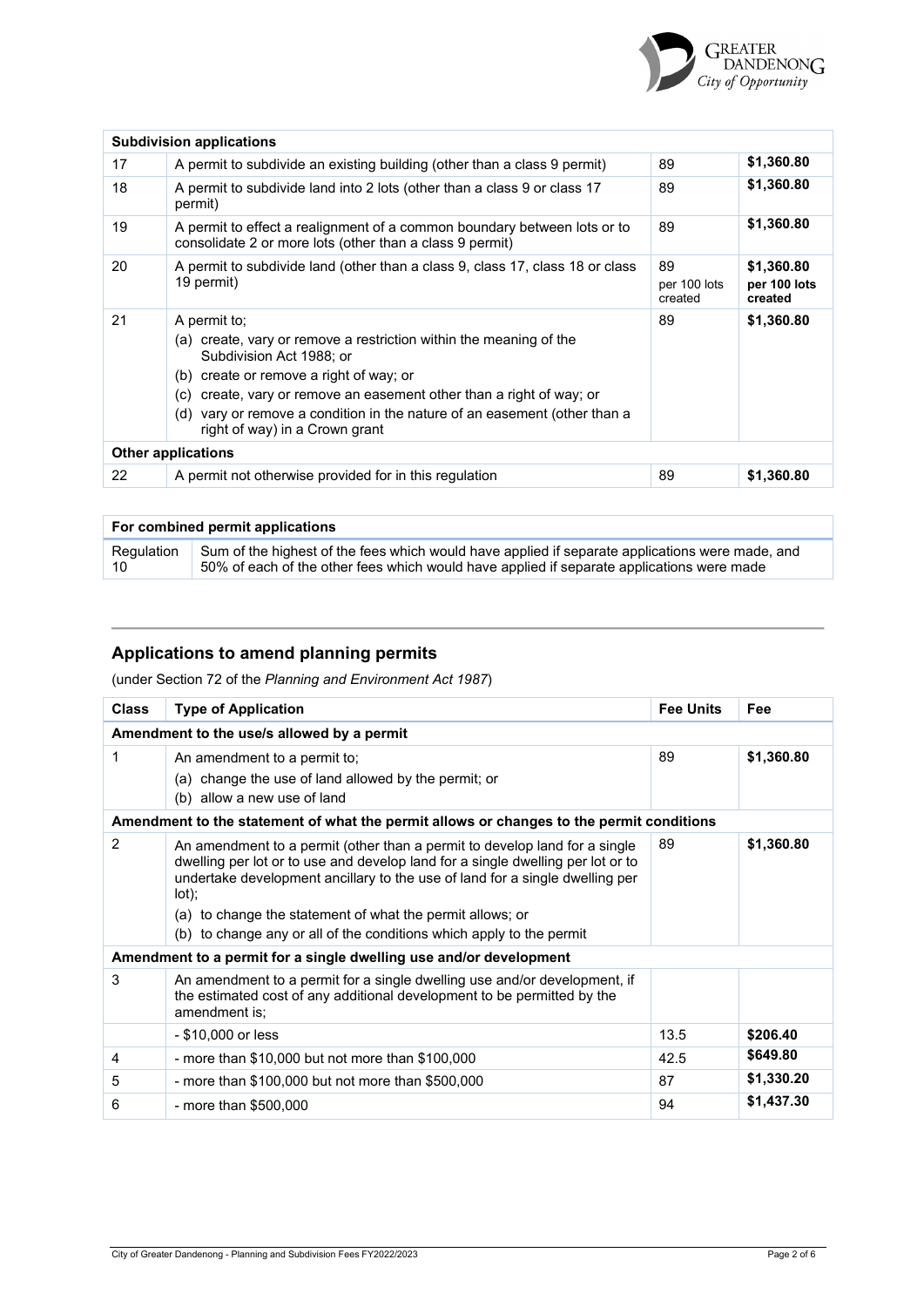|    | <b>Amendment to a VicSmart permit</b>                                                                                                                                                                                                                                               |                                                   |                                                           |
|----|-------------------------------------------------------------------------------------------------------------------------------------------------------------------------------------------------------------------------------------------------------------------------------------|---------------------------------------------------|-----------------------------------------------------------|
|    | An amendment to a permit that is the subject of a VicSmart application, if<br>the estimated cost of the additional development is;                                                                                                                                                  |                                                   |                                                           |
| 7  | - \$10,000 or less                                                                                                                                                                                                                                                                  | 13.5                                              | \$206.40                                                  |
| 8  | - more than $$10,000$                                                                                                                                                                                                                                                               | 29                                                | \$443.40                                                  |
| 9  | An amendment to a VicSmart (class 9) permit to subdivide or consolidate<br>land                                                                                                                                                                                                     | 13.5                                              | \$206.40                                                  |
| 10 | An amendment to a VicSmart (class 10) permit                                                                                                                                                                                                                                        | 13.5                                              | \$206.40                                                  |
|    | Amendment to a development permit                                                                                                                                                                                                                                                   |                                                   |                                                           |
|    | An amendment to a permit to develop land (other than for a permit for a<br>single dwelling use and/or development, a VicSmart permit, or a permit to<br>subdivide or consolidate land), if the estimated cost of any additional<br>development to be permitted by the amendment is; |                                                   |                                                           |
| 11 | - \$100,000 or less                                                                                                                                                                                                                                                                 | 77.5                                              | \$1,185.00                                                |
| 12 | - more than \$100,000 but not more than \$1,000,000                                                                                                                                                                                                                                 | 104.5                                             | \$1,597.80                                                |
| 13 | - more than \$1,000,000                                                                                                                                                                                                                                                             | 230.5                                             | \$3,524.30                                                |
|    | Amendment to a subdivision permit                                                                                                                                                                                                                                                   |                                                   |                                                           |
| 14 | An amendment to a class 17 permit to subdivide an existing building                                                                                                                                                                                                                 |                                                   | \$1,360.80                                                |
| 15 | An amendment to a class 18 permit to subdivide land into 2 lots                                                                                                                                                                                                                     | 89                                                | \$1,360.80                                                |
| 16 | An amendment to a class 19 permit to effect a realignment of a common<br>boundary between lots or to consolidate 2 or more lots                                                                                                                                                     | 89                                                | \$1,360.80                                                |
| 17 | An amendment to a class 20 permit to subdivide land                                                                                                                                                                                                                                 | 89<br>per every<br>additional 100<br>lots created | \$1,360.80<br>per every<br>additional 100<br>lots created |
| 18 | An amendment to a class 21 permit to;                                                                                                                                                                                                                                               | 89                                                | \$1,360.80                                                |
|    | (a) create, vary or remove a restriction within the meaning of the<br>Subdivision Act 1988; or                                                                                                                                                                                      |                                                   |                                                           |
|    | (b) create or remove a right of way; or                                                                                                                                                                                                                                             |                                                   |                                                           |
|    | (c) create, vary or remove an easement other than a right of way; or<br>(d) vary or remove a condition in the nature of an easement (other than a<br>right of way) in a Crown grant                                                                                                 |                                                   |                                                           |
|    | Amendment to other permits                                                                                                                                                                                                                                                          |                                                   |                                                           |
| 19 | An amendment to a class 22 permit not otherwise provided for in this<br>regulation                                                                                                                                                                                                  | 89                                                | \$1,360.80                                                |

| For a combined application to amend a permit |                                                                                                    |  |  |
|----------------------------------------------|----------------------------------------------------------------------------------------------------|--|--|
| Regulation                                   | The sum of the highest of the fees which would have applied if separate applications were made and |  |  |
| -13                                          | 50% of each of the other fees which would have applied if separate applications were made          |  |  |

|                  | Amend an application for a permit or an application to amend a permit |                                                                                                                                                                                                                                                                                                                                                                                        |  |  |  |
|------------------|-----------------------------------------------------------------------|----------------------------------------------------------------------------------------------------------------------------------------------------------------------------------------------------------------------------------------------------------------------------------------------------------------------------------------------------------------------------------------|--|--|--|
| Regulation<br>12 | a)                                                                    | Under section $57A(3)(a)$ of the Act, the fee to amend an application for a permit after notice is<br>given is 40% of the application fee for that class of permit set out in the Table at regulation 9;                                                                                                                                                                               |  |  |  |
|                  | b)                                                                    | Under section $57A(3)(a)$ of the Act, the fee to amend an application to amend a permit after<br>notice is given is 40% of the application fee for that class of permit set out in the Table at<br>regulation 11 and any additional fee under c) below;                                                                                                                                |  |  |  |
|                  | C)                                                                    | c) If an application to amend an application for a permit or amend an application to amend a<br>permit has the effect of changing the class of that permit to a new class, having a higher<br>application fee set out in the Table to regulation 9, the applicant must pay an additional fee<br>being the difference the original class of application and the amended class of permit |  |  |  |

GREATER<br>DANDENONG<br>City of Opportunity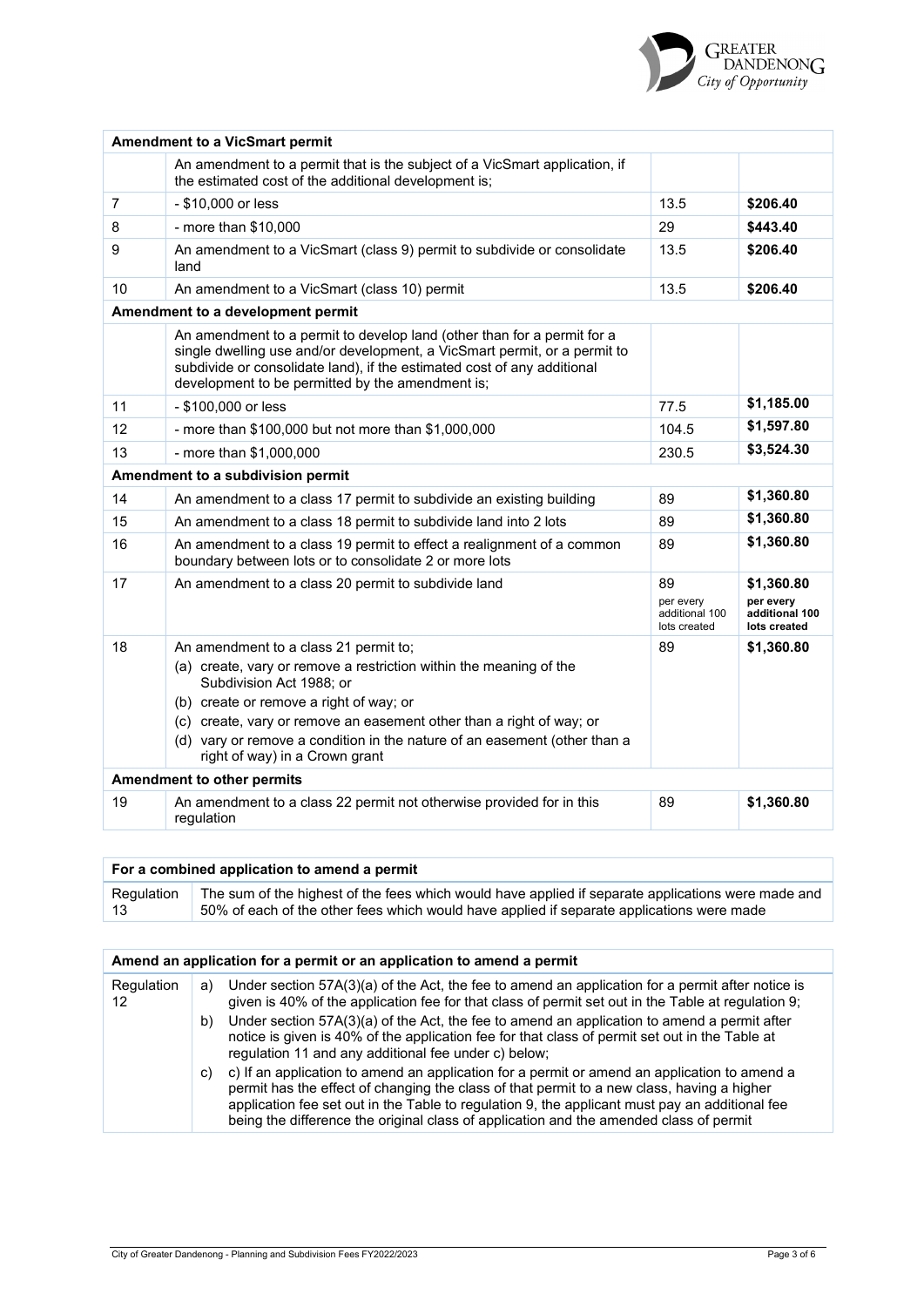

### **For a combined permit and planning scheme amendment**

Regulation 14 Under section 96A(4)(a) of the Act, the sum of the highest of the fees which would have applied if separate applications were made, and 50% of each of the other fees which would have applied if separate applications were made

### **Other fees under the** *Planning and Environment Act 1987*

| <b>Regulation</b> | <b>Type of Application</b>                                                                                                                                         | <b>Fee Units</b> | Fee      |
|-------------------|--------------------------------------------------------------------------------------------------------------------------------------------------------------------|------------------|----------|
| 15                | For a certificate of compliance under Part 4A of the Act                                                                                                           | 22               | \$336.40 |
| 16                | For an agreement to a proposal to amend or end an agreement under<br>section 173 of the Act                                                                        | 44.5             | \$680.40 |
| 18                | Where a planning scheme specifies that a matter must be done to the<br>satisfaction of a responsible authority, Minister, public authority or<br>municipal council | <b>22</b>        | \$336.40 |

### **Fees under the** *Subdivision Act 1988*

| <b>Regulation</b> | <b>Purpose</b>                                             | <b>Fee Units</b> | Fee      |
|-------------------|------------------------------------------------------------|------------------|----------|
| 6                 | For certification of a plan of subdivision                 | 11.8             | \$180.40 |
|                   | Alteration of plan under section 10(2) of the Act          | 7.5              | \$114.70 |
|                   | Amendment of certified plan under section 11(1) of the Act | 9.5              | \$145.30 |

## **Fees for Amendment to Planning Scheme**

| <b>Stage</b>   | <b>Stage of Amendment</b>                                                                                                                                                                                                                                                                    | Paid to                             | <b>Fee Units</b> | Fee         |
|----------------|----------------------------------------------------------------------------------------------------------------------------------------------------------------------------------------------------------------------------------------------------------------------------------------------|-------------------------------------|------------------|-------------|
| 1              | For:<br>a)<br>considering a request to amend a planning<br>scheme; and<br>taking action required by Division 1 of Part 3 of<br>b)<br>the Act; and<br>considering any submissions which do not<br>C)<br>seek a change to the amendment; and<br>if applicable, abandoning the amendment.<br>d) | The<br>planning<br>authority        | 206              | \$3,149.70  |
| $\overline{2}$ | For:<br>considering;<br>a)                                                                                                                                                                                                                                                                   | <b>The</b><br>planning<br>authority |                  |             |
|                | up to and including 10 submissions which<br>(i)<br>seek a change to an amendment and where<br>necessary referring the submissions to a<br>panel; or                                                                                                                                          |                                     | 1021             | \$15,611.10 |
|                | 11 to (and including) 20 submissions which<br>(ii)<br>seek a change to an amendment and where<br>necessary referring the submissions to a<br>panel; or                                                                                                                                       |                                     | 2040             | \$31,191.60 |
|                | (iii) submissions that exceed 20 submissions<br>which seek a change to an amendment, and<br>where necessary referring the submissions<br>to a panel; and                                                                                                                                     |                                     | 2727             | \$41,695.80 |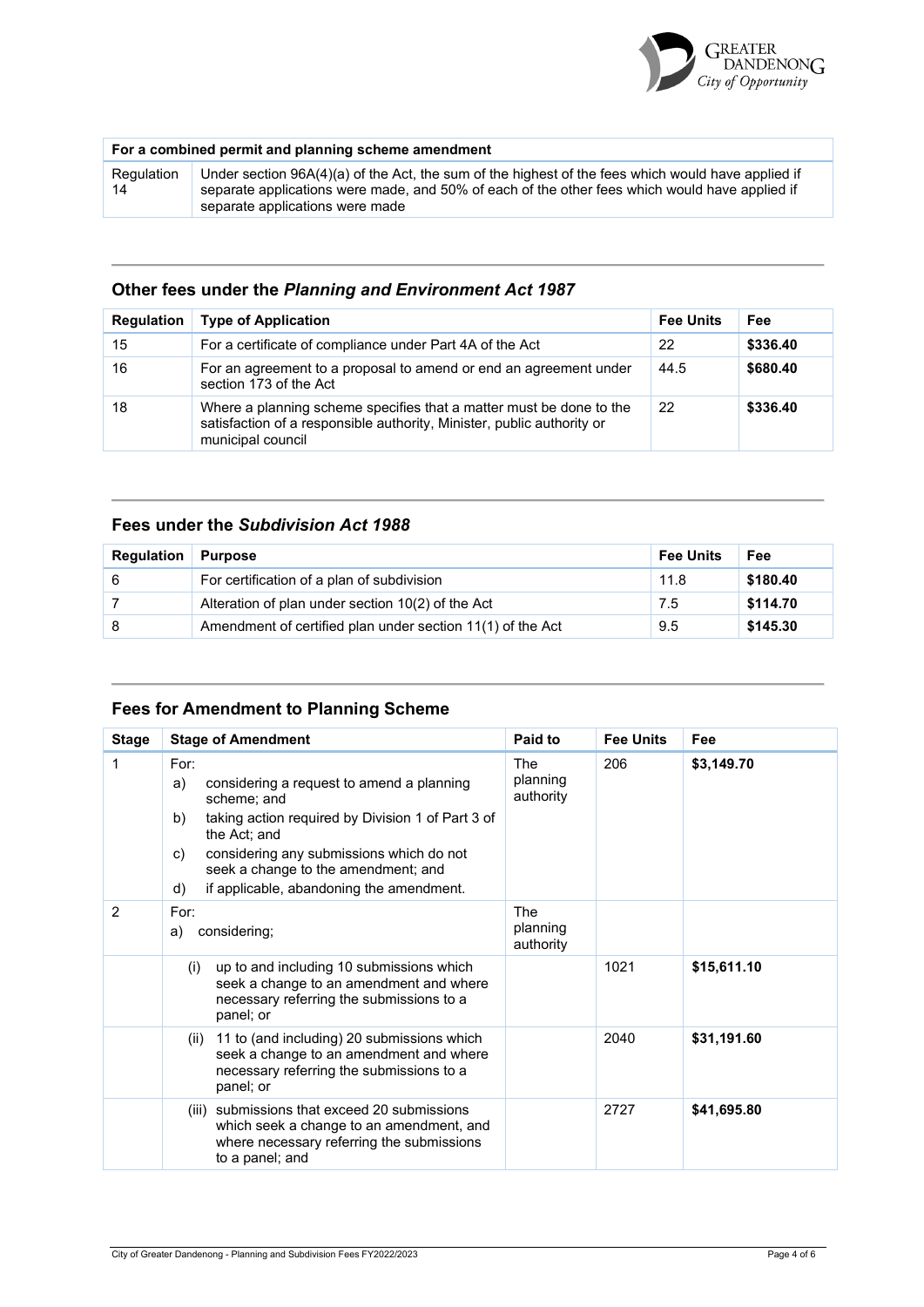

| <b>Stage</b> | <b>Stage of Amendment</b>                                                                                                                                                                                                                                                                                                                                                                                              | Paid to                      | <b>Fee Units</b> | Fee                                                                                                                         |
|--------------|------------------------------------------------------------------------------------------------------------------------------------------------------------------------------------------------------------------------------------------------------------------------------------------------------------------------------------------------------------------------------------------------------------------------|------------------------------|------------------|-----------------------------------------------------------------------------------------------------------------------------|
|              | providing assistance to a panel in accordance<br>b)<br>with section 158 of the Act: and<br>making a submission to a panel appointed<br>C)<br>under Part 8 of the Act at a hearing referred to<br>in section 24(b) of the Act; and<br>considering the panel's report in accordance<br>d)<br>with section 27 of the Act: and<br>after considering submissions and the panel's<br>e)<br>report, abandoning the amendment. |                              |                  |                                                                                                                             |
| 3            | For:<br>adopting the amendment or part of the<br>a)<br>amendment in accordance with section 29 of<br>the Act; and<br>submitting the amendment for approval by the<br>b)<br>Minister in accordance with section 31 of the<br>Act; and<br>giving the notice of the approval of the<br>C)<br>amendment required by section 36(2) of the<br>Act.                                                                           | The<br>planning<br>authority | 32.5             | \$496.90<br>if the Minister is not<br>the planning<br>authority, or nil fee if<br>the Minister is the<br>planning authority |
| 4            | For:<br>consideration by the Minister of a request to<br>a)<br>approve the amendment in accordance with<br>section 35 of the Act; and<br>giving notice of approval of the amendment in<br>b)<br>accordance with section 36(1) of the Act.                                                                                                                                                                              | The<br>Minister              | 32.5             | \$496.90<br>if the Minister is not<br>the planning<br>authority, or nil fee if<br>the Minister is the<br>planning authority |

| <b>Regulation</b> | <b>Type of Application</b>                                                                                                                                | <b>Fee Units</b> | Fee        |
|-------------------|-----------------------------------------------------------------------------------------------------------------------------------------------------------|------------------|------------|
|                   | For requesting the Minister to prepare an amendment to a<br>planning scheme exempted from the requirements referred to<br>in section 20(4) of the Act     | -270             | \$4,128.30 |
| 8                 | For requesting the Minister to prepare an amendment to a<br>planning scheme exempted from certain requirements<br>prescribed under section 20A of the Act | 65               | \$993.90   |

# **Council Charges for Planning Considerations and Services (Non-Statutory Fees)**

Fees for Planning considerations and services are not covered by fees as prescribed in the *Planning*  and Environment (Fees) Regulations 2016. Fees are set out in the annual Council Budget and are subject to change without notice.

| <b>Planning Pre-Application Discussion Service</b>                                              | <b>Fee</b> |
|-------------------------------------------------------------------------------------------------|------------|
| Average Category Proposal - initial meeting and written document                                | $$294.00*$ |
| Average Category Proposal - each additional meeting and/or written document                     | \$128.00*  |
| Complex Category Proposal - initial meeting and written document                                | \$406.00*  |
| Complex Category Proposal - each additional meeting and/or written document                     | \$235.00*  |
| Regional / City Significant Category Proposal - initial meeting and written document            | \$519.00*  |
| Regional / City Significant Category Proposal - each additional meeting and/or written document | \$354.00*  |